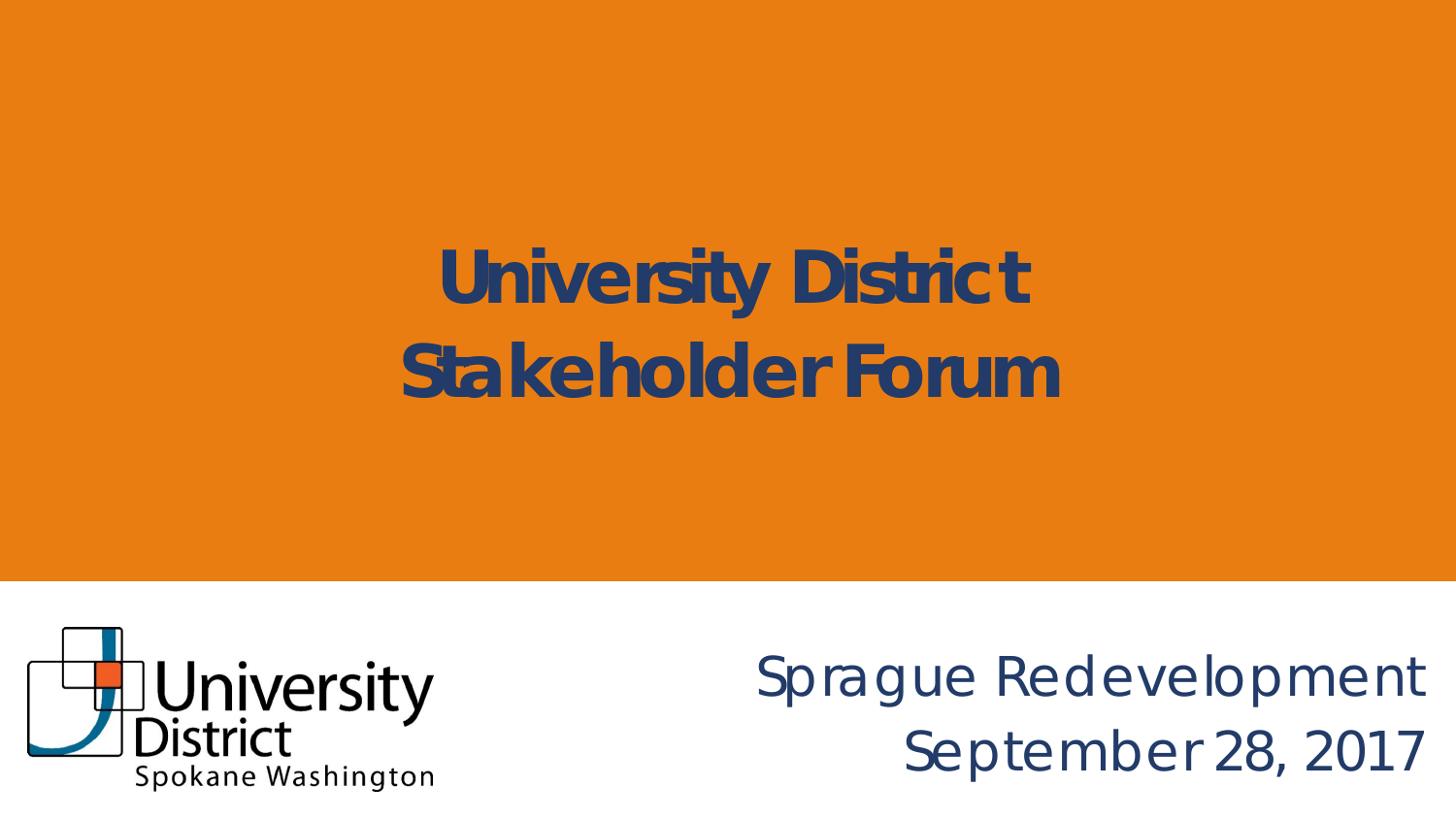

### University District welcome and housekeeping

Welcome from our host

Recognition of our community leaders

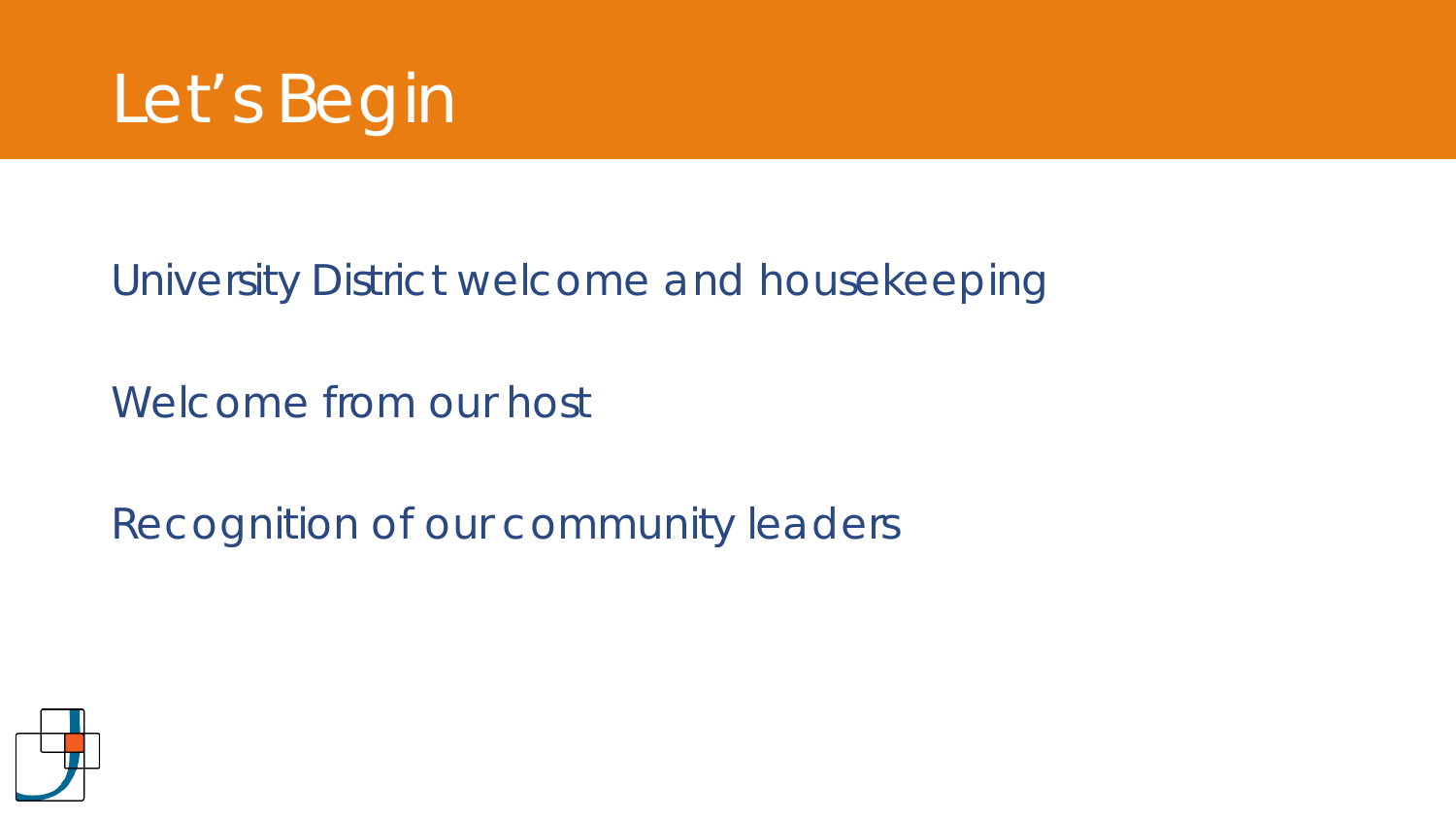# The University District

#### What/where is the University District and what does it do?

How can we help ensure that what happens 'to' the south University District is good 'for' the businesses and residents?

What should I expect from this meeting?

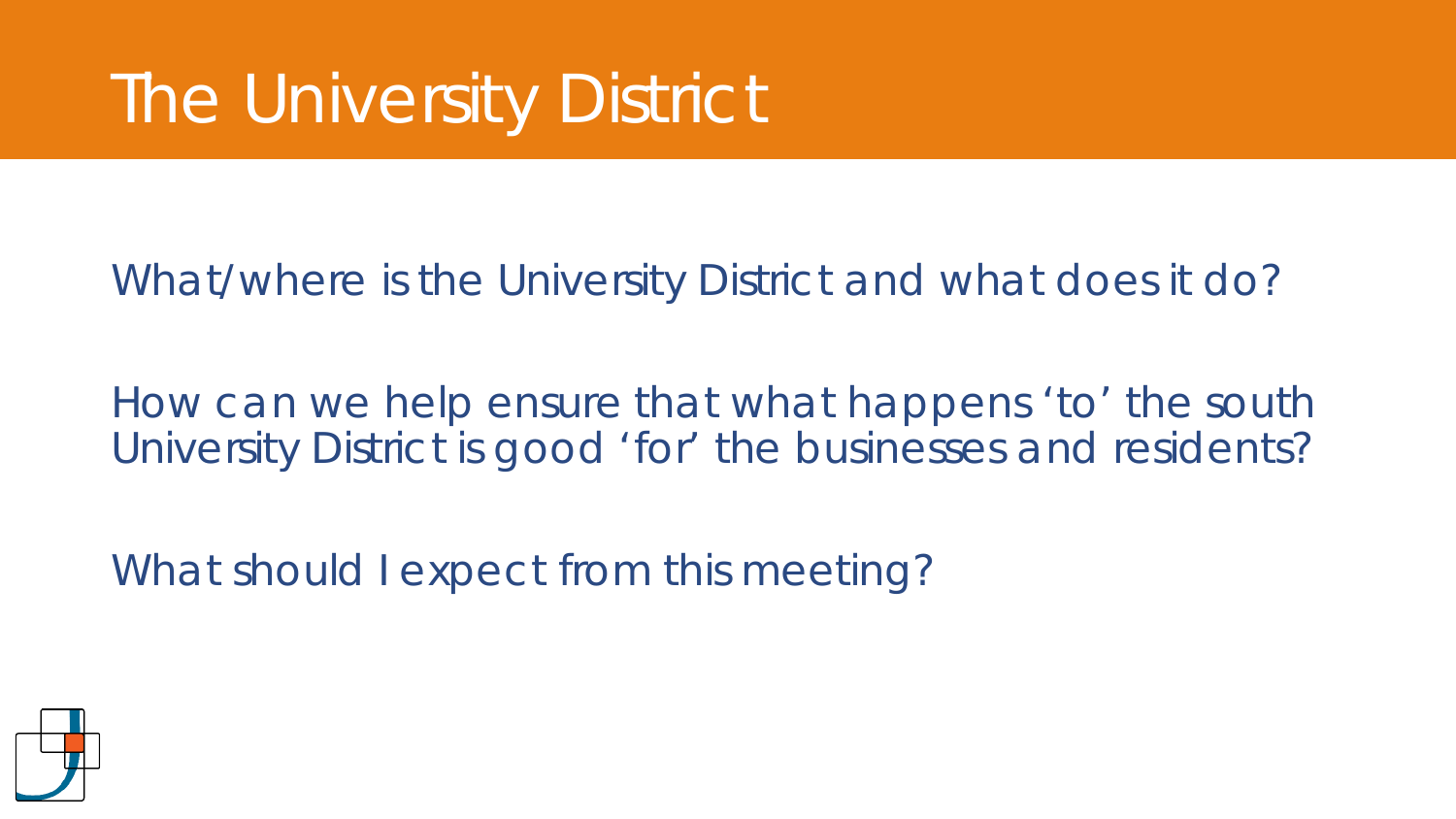### Lessons Learned from Phase 1

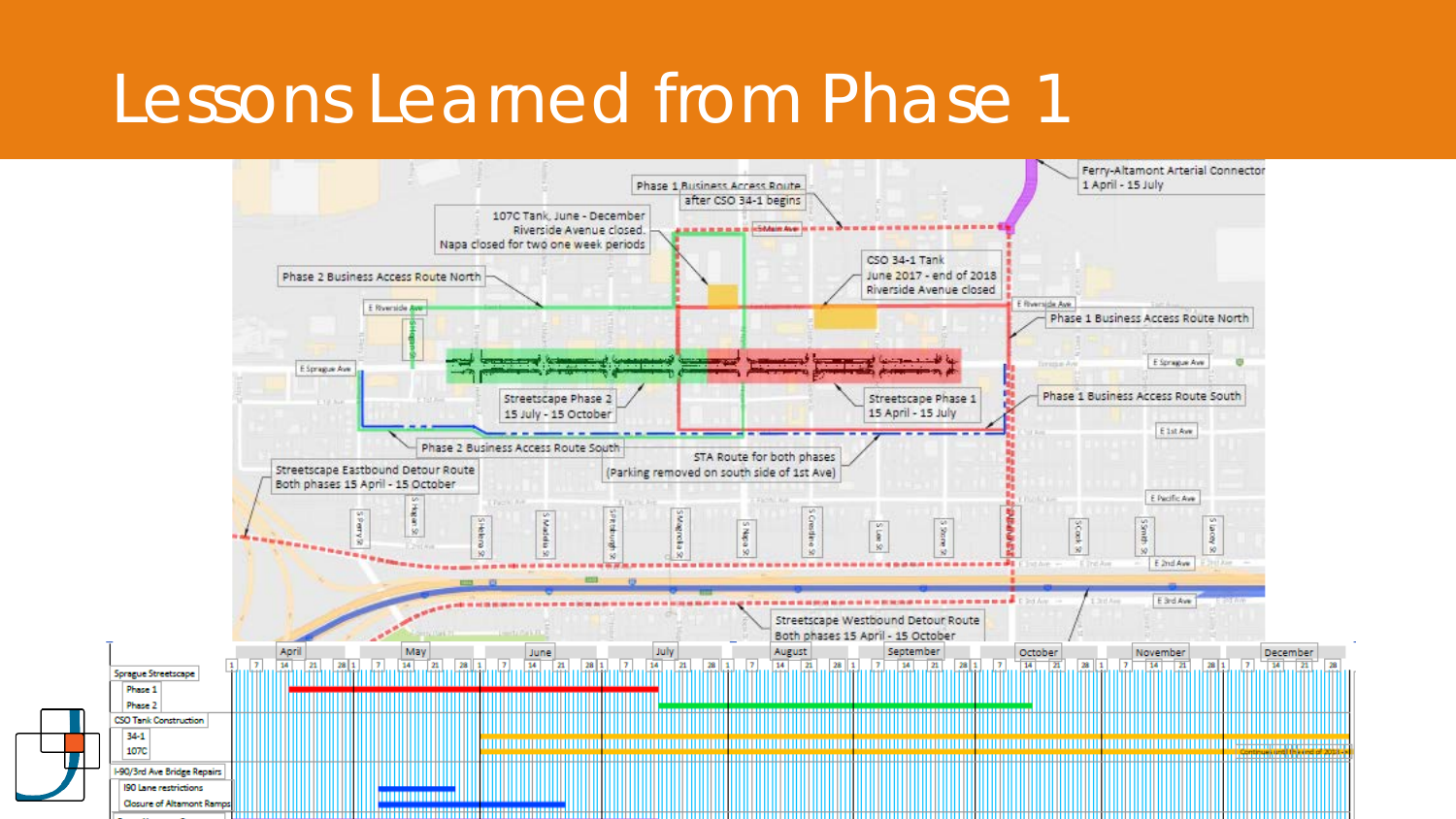## General Q&A and Feedback

Do you understand what will happen during scoping and how you can influence the process?

What other questions or thoughts do you have?

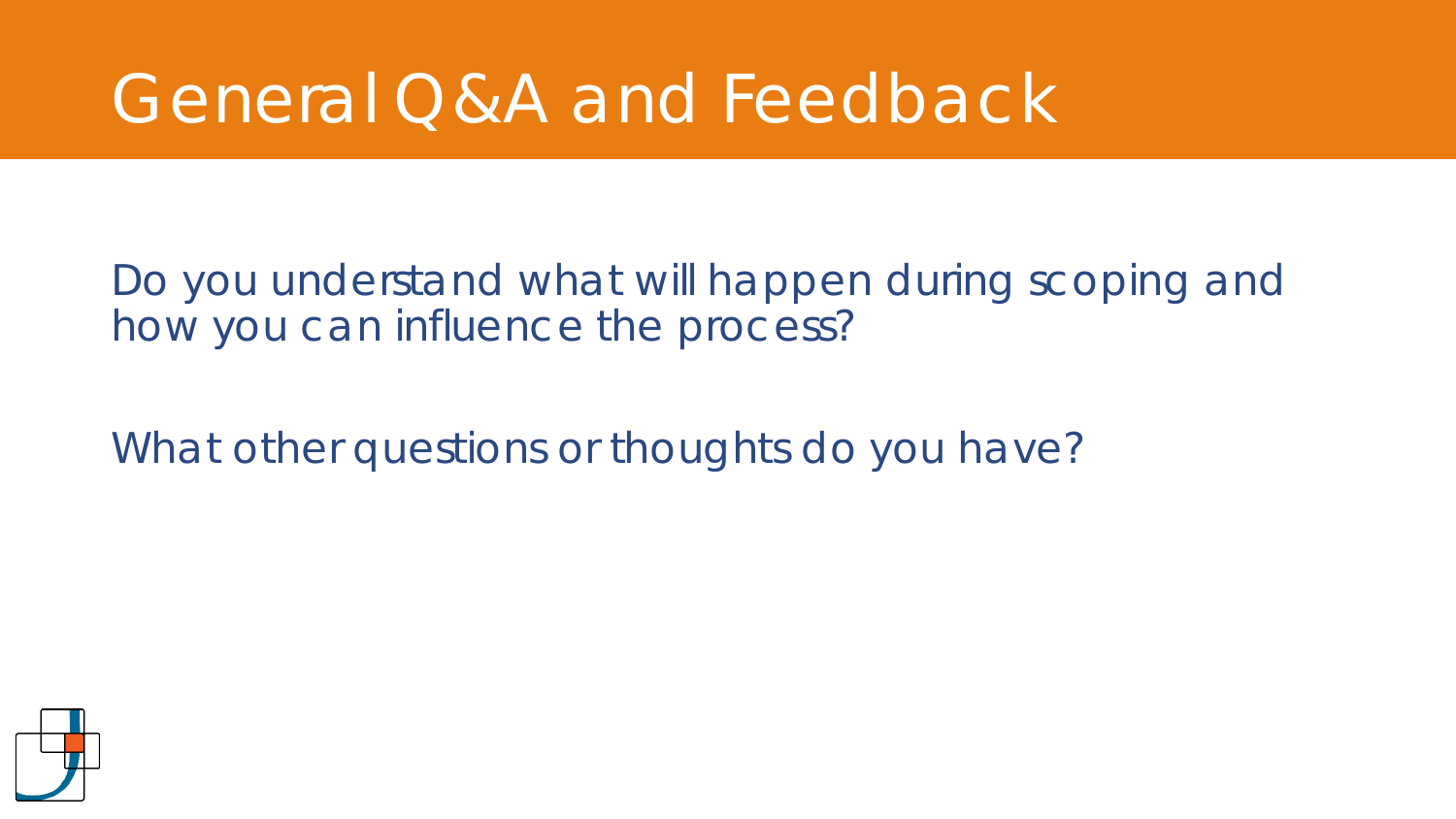## Feedback and Next Steps

Survey(please share): **<http://bit.ly/UDSpragueSurvey>**

- Contact info (if you want to share)
- When you would like the project to happen?
- How would you prioritize different design elements (parking, sidewalks, beautification, bike lanes etc)?
- On which elements do you want to provide your personal perspective?
- When Sprague is fully reconstructed what will it take to make or keep the area a great place to live or do business?
- Do you want to be engaged with other work we are doing?